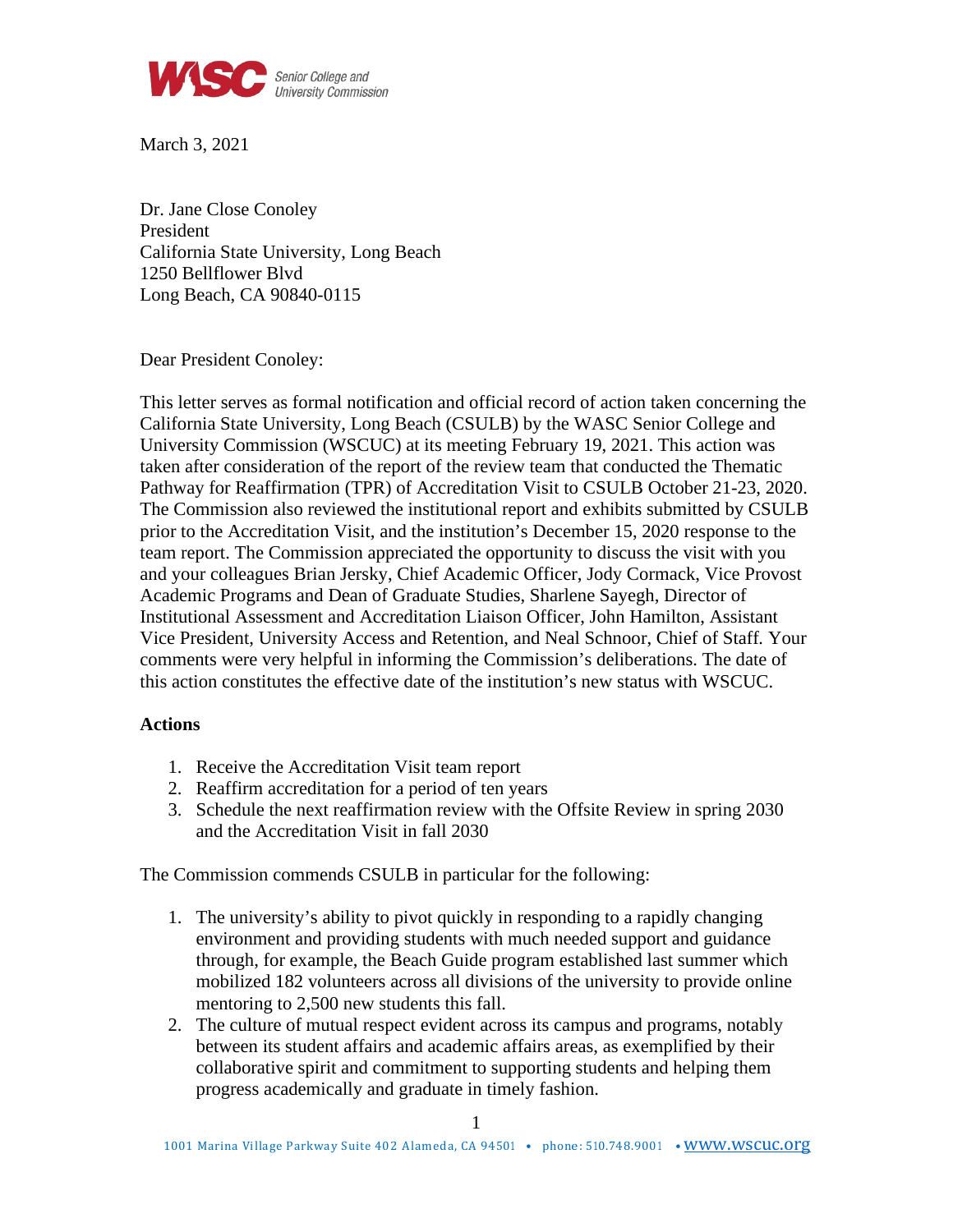- 3. The depth and breadth of its academic and other student support services, targeted to the varying needs of its very diverse student body, and for the resulting improvements in undergraduate graduation rates.
- 4. The broadening of academic program review processes to include inquiry into the effectiveness of student support programs and administrative centers.
- 5. The approach to supporting the success of graduate students, who receive academic advising, guidance in writing, mental health workshops, preparation for internships, and conference opportunities, and for the planned expansion of graduate student space.
- 6. The continuing commitment to the local community, exemplified by the Promise program, which has raised the percentage of local area students entering the university and fostered close partnership between CSULB and Long Beach City College that includes enhanced advising and support for transfer students.

The Commission requires the institution to respond to the following issues:

- 1. Continue to encourage broader use of its digital data collection and analysis capacity across its academic and administrative units in order to close opportunity gaps for students. (CFR 2.10, 4.3)
- 2. Ensure that all students, especially first-generation, Pell-eligible students, and students with diverse backgrounds, engage in multiple high impact practices. (CFR 2.2, 2.5)
- 3. Continue efforts to integrate results of assessment into program review processes and be flexible in supporting faculty in finding ways of pursuing inquiry meaningful in the academic context of their programs; focus on processes for assessment that lead to actionable changes to improve student learning, student achievement, and overall educational effectiveness. (CFR 2.4,2.7, 3.3)
- 4. Explore difficult issues around systemic racism and unconscious bias and devise an action plan to support its aspiration to serve as a model for inclusion and equity. (CFR 1.4, 3.2, 4.3)

In taking this action to reaffirm accreditation, the Commission confirmed that CSULB addressed the three Core Commitments and successfully completed the Thematic Pathway for Reaffirmation institutional review process conducted under the 2013 Standards of Accreditation. In keeping with WSCUC values, CSULB should strive for ongoing improvement with adherence to all Standards of Accreditation and their associated CFRs to foster a learning environment that continuously strives for educational excellence and operational effectiveness.

In accordance with Commission policy, a copy of this letter is being sent to the chair of CSULB's governing board. A copy of this letter is also being sent to Chancellor Joseph Castro, California State University. The Commission expects that the team report and this action letter will be posted in a readily accessible location on the CSULB's website and widely distributed throughout the institution to promote further engagement and improvement and to support the institution's response to the specific issues identified in these documents. The team report and the Commission's action letter will also be posted